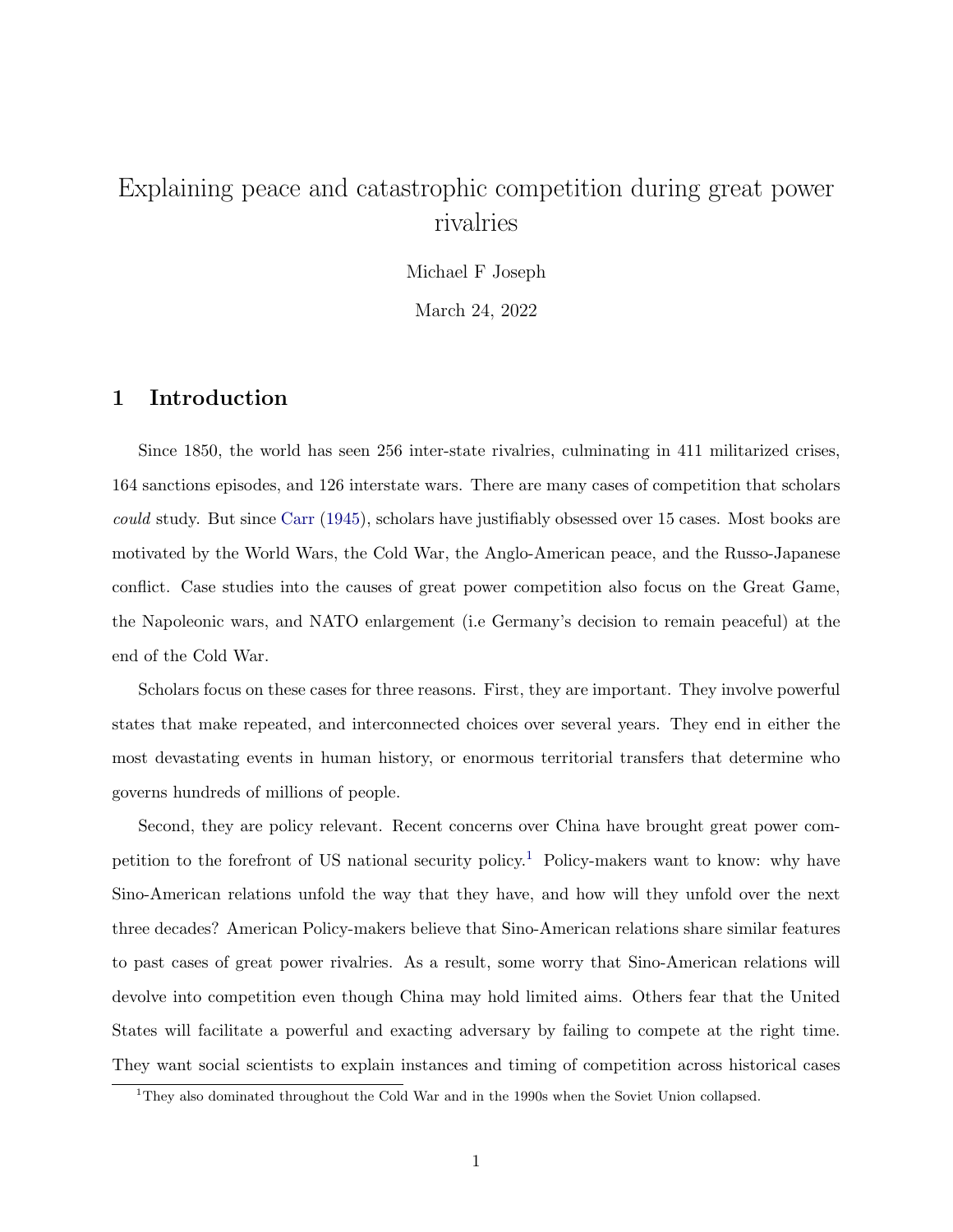so that they can better prepare to engage China no matter how the interaction unfolds.

Third, these cases are difficult to explain using the tools of rationalist social science. After a century of theory building, we should have an internally consistent theoretical framework that explains why some cases end in competition and the rest end in peace. That internally consistent theory should also be able to explain the timing of competition within each case to a reasonable degree of accuracy. However, the two dominant rationalist frameworks in international security structural realism, and the bargaining framework—struggle to explain the instances and timing of competition in many of these cases.[2](#page-1-0) Scholars have spent decades building more specific theories on top of these two frameworks. Thus, it is hard to summarize every nuance in a single paragraph.<sup>[3](#page-1-1)</sup> But both realism and bargaining generate a handful of core predictions that serve as the basis for subsequent work. As applied to enduring great power rivalries, the bargaining framework emphasizes how shifting power can generate a commitment problem in which states cannot find a peaceful settlement today given their expectations about how future negotiations will unfold. As a result, bargaining theories predict that great power rivalries will end in war if power shifts rapidly in one states favor. Realism emphasizes a security dilemma that is driven by two-sided uncertainty about long-term intentions.

A quick review of the historical record suggests that the variables at the core of these theories military power, territorial demands, and beliefs about the Challenger's motives—play an important role in many cases. But the devil is in the details. A closer look at cases shows that the way these variables influence state behavior does not perfectly align with what either framework expects. For example, both of these frameworks clearly predict competition between the United States and Britain in the 1800s. In 1823 president Monroe declared that the United States would remove European powers from the Americas over the next century. This demand for 20% of the world's land mass was followed by one of the fastest rates of economic growth in human history, rapid militarization and several militarized crises between the United States and Britain. But competition never came. Instead, the British conceded at Venezuela, then Alaska. Finally, United States and Britain forged a special friendship in 1907, leading to a long period of peace [\(Schake,](#page-12-1) [2017\)](#page-12-1). Why didn't the United States' rapid rise and violent demands trigger competition, and how did it lead

<span id="page-1-0"></span> $2\text{As I detail later, these theories well explain crisis episodes, or other interactions. However, they struggle with}$ long, interconnected great power rivalries. 3 In chapter ?? I provide a comprehensive review of these frameworks.

<span id="page-1-1"></span>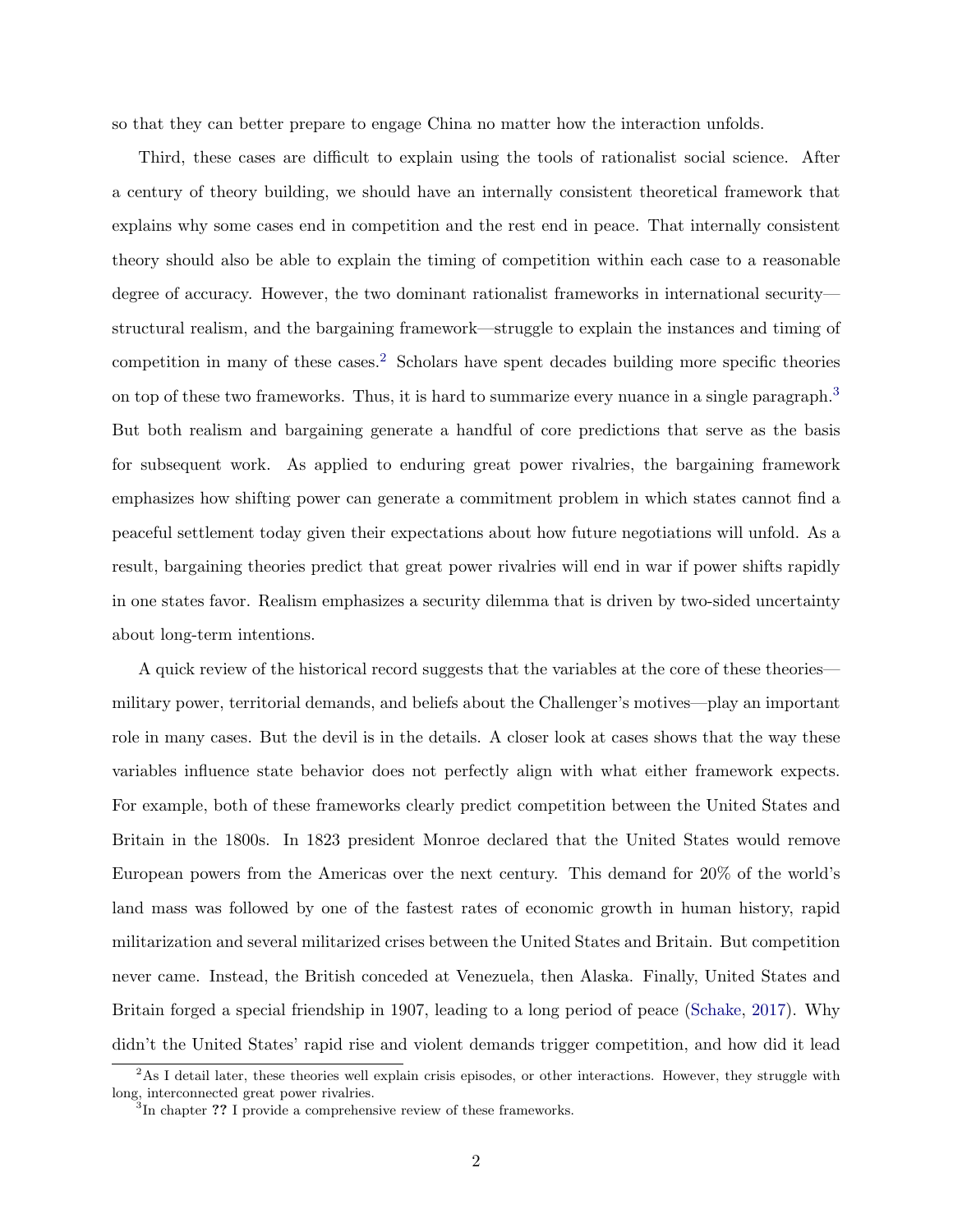to a lasting peace?

Even when these overarching frameworks correctly predict a case will end in competition, they often struggle to explain the timing of competition in that case. For example, British elites watched for 6 years as Hitler rapidly militarized, orchestrated the assassination of the Austrian Chancellor, broke several treaties and arms control commitments, and violently took territory. During this period, three consecutive British prime ministers were optimistic that long-run cooperation was possible. Competition did come. But it came after a relatively minor episode that involved no threats of force—Hitler violated the Munich Agreement—and at a point when Hitler's rate of militarization was relatively slow, and power was still unequal [\(Wark,](#page-12-2) [1985\)](#page-12-2).

In yet another example, the Western Allies cooperated with Stalin for years at the onset of the Cold War. Following a week-long diplomatic meeting at Yalta, Churchill concluded that "poor Neville Chamberlain believed he could trust Hitler. He was wrong. But I don't think I'm wrong about Stalin."[4](#page-2-0) With Hitler fresh in their minds, British and American elites remained optimistic that long-term cooperation was possible as Stalin defied the Yalta Accord over Poland, and orchestrated a coup in Romania. The western allies realized that Stalin's aims were vast following the Iran Crisis (1946). This inference drove the Western Allies to start the Cold War. Interestingly, British and American assessments of Soviet power remained constant across the entire period.

Based on these discrepancies, Glaser (2010) goes as far to call his rationalist theory normative. In his view, he explains how great powers *should* behave if they are rational. But he also accepts that states do not behave that way in most cases. There is now an enormous secondary literature that identifies a case that does not conform to rationalist predictions, then seeks to explain this non-conforming behavior as a mistake brought on by a unique configuration of individual misperceptions, or errors in aggregating beliefs.[5](#page-2-1)

If these explanations are correct, it is difficult for US policy-makers to use social science to formulate their China policy. The reason is that social scientists know what behavior best serves the national interest (i.e. is rational). But they also acknowledge that political elites through history have systematically fail to follow that optimal behavior. Instead, in the most important

<span id="page-2-1"></span><span id="page-2-0"></span><sup>4</sup>Nicholson Diaries, 27 Feb 1945. Discussion about Soviet strategic intentions.

<sup>&</sup>lt;sup>5</sup>For example, [Holmes](#page-12-3) [\(2013\)](#page-12-3) explains misplaced Anglo-Soviet trust; [Yarhi-Milo](#page-12-4) [\(2014\)](#page-12-4) explains misplaced Anglo-German trust using such mechanisms. Critical to their theory are specific diplomatic interactions between specific elites (i.e. hold specific psychological profiles) from two different countries, and then specific institutional configurations inside countries that allow these misplaced beliefs to aggregate.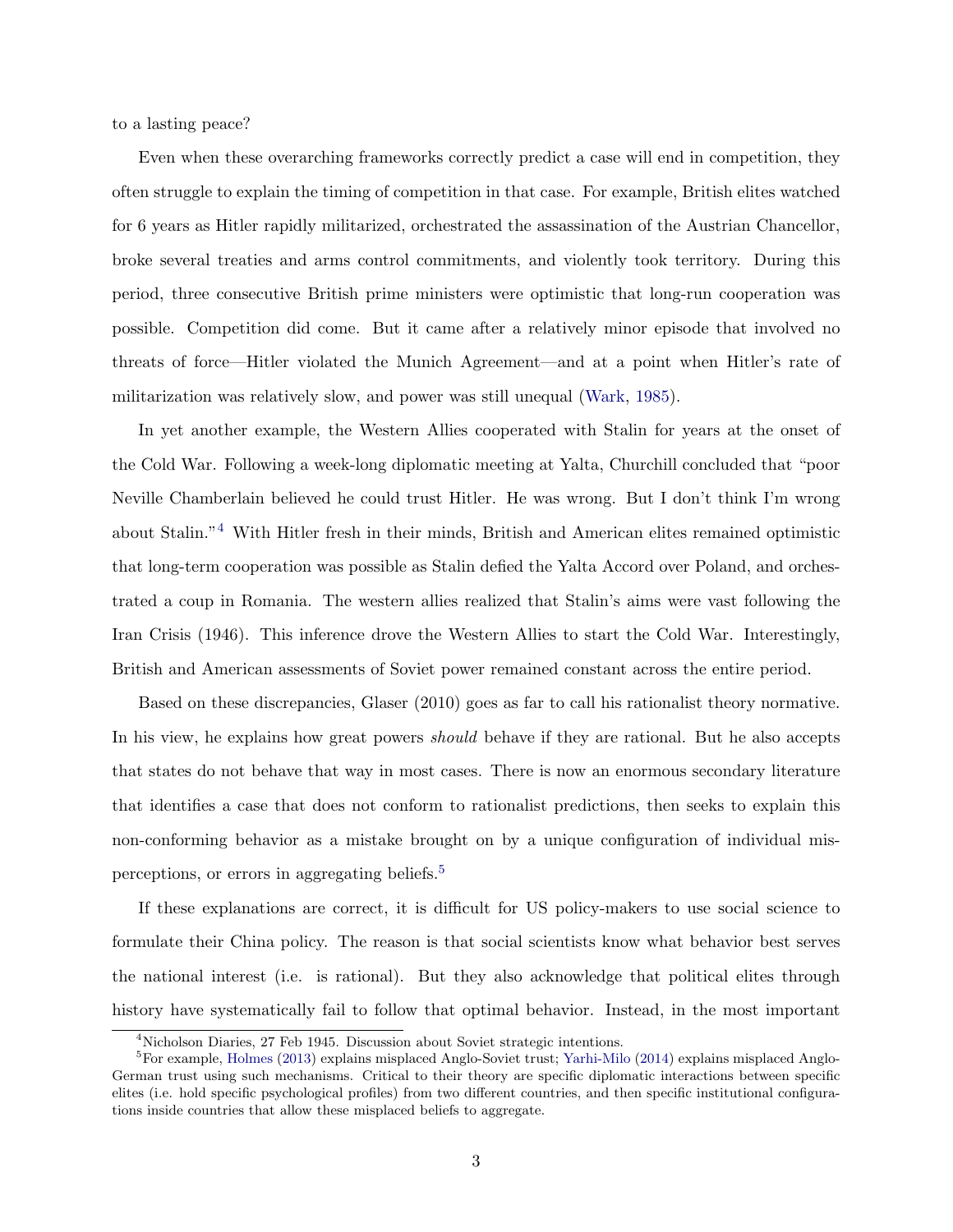cases, elites depart from the best rationalist behavior even after we account for their individuallevel foreign policy preferences (e.g. Britain delayed competition with Hitler and Stalin). What is more, claims that leaders make specific mistakes in specific cases are unlikely to generalize across cases because elite configurations are unique. Thus, we cannot well predict how, when, and why the United States will deviate from the best China policy. All we can know from observing the historical pattern is that our foreign policy decision-makers, no matter who they are, are likely to deviate from the policy that best serves their interpretation of our national interests.

An alternative position is that the core frameworks—realism and bargaining—are not a good place to start when we theorize about these 15 or so great power rivalries. It is possible that states and their leaders do make rational choices that serve the national interest; but scholars have not specified the most salient features of these strategic interactions.

### 1.1 Summary of Argument and Findings

In this book, I develop a new framework to study long-term great power rivalries. My assumptions are meant to stylistically represent Sino-American (1990-present), Anglo-American (1850- 1907), Anglo-German (1932-1939), Anglo and American-Soviet (1940-1947), Sino-Soviet (1960s) relations and other long-term great power rivalries that scholars have wondered about since Carr. My framework is not adapted from economic models. Rather I generated my assumptions by asking real-world national security elites about the actions and beliefs that they seriously consider when they face a new great power rivals. My assumptions are a mathematical representation of their answers. Thus, my framework represents the choices and beliefs that are on the minds of national security elites as they reckon with long-term threats to their intrinsic interests.

The big difference between my framework and realism and bargaining is that I dramatically simplify the set of choices that I allow states to make. As a result, I pay much less attention to the role of power, haggling over marginal changes to the size of concessions, violent demands, and militarization as dominant causal variables in explaining competition and peace.<sup>[6](#page-3-0)</sup> Rather, I make very realistic assumptions about state-motives. I assume that states are uncertain about each others strategic intentions, and explore how this uncertainty influences patterns of competition and peace.

<span id="page-3-0"></span> $6$ Some of these variables appear, I just include simpler representations.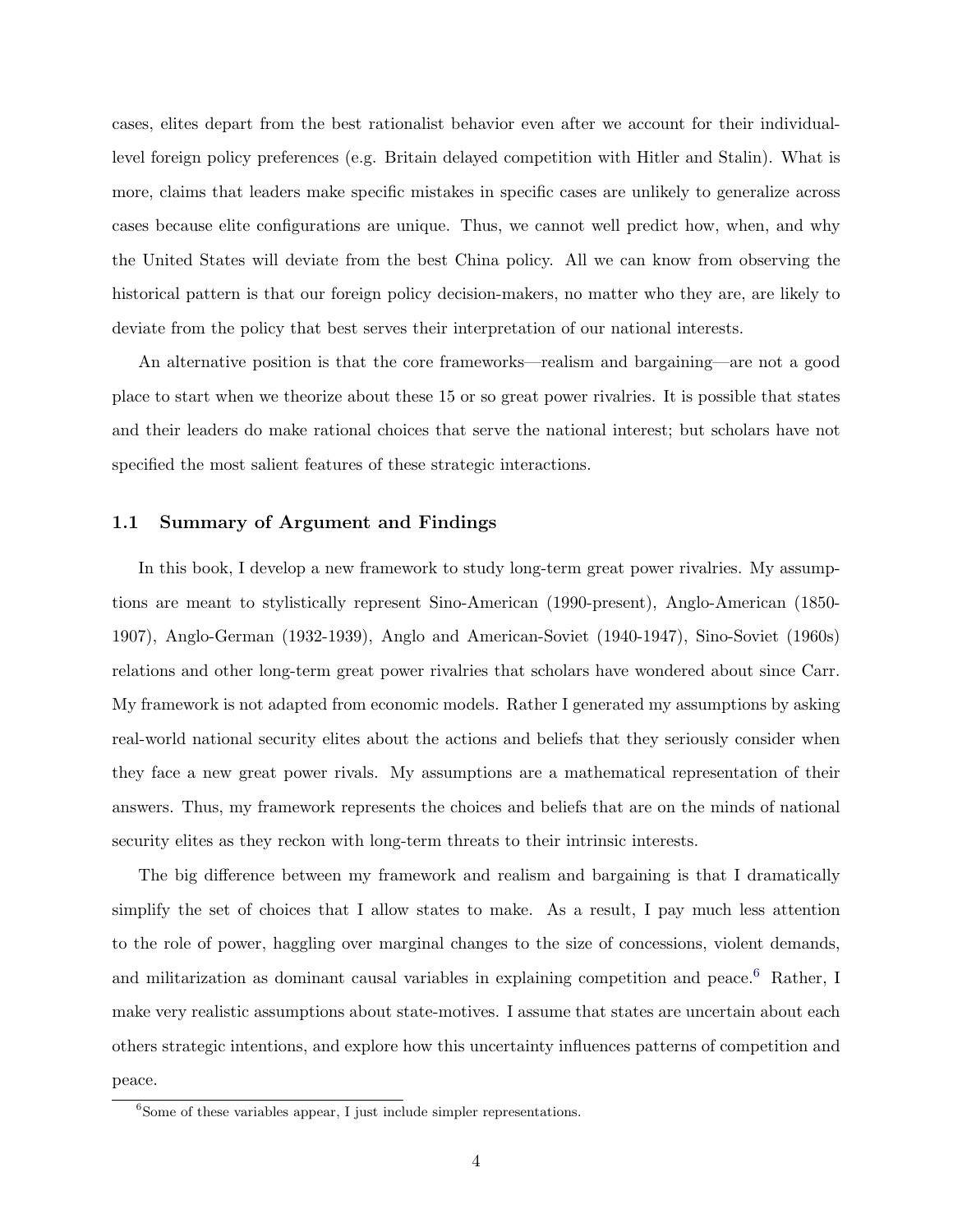Specifically, I theorize that a Challenger's specific foreign policy objectives depend on a combination of their intrinsic foreign policy motives—which I call a principle—and their historical context. For example, states that prioritize ethnic-nationalism (one principle) covet different concessions than states that prioritize security, prestige or uniting historical borders. Depending on the principle, the specific territories that they care about the most depend on their history and culture. States that want to restore their borders care about territories they historically controlled. Rather than focus on one principle at a time (such as security and greed), I assume that Challengers can be motivated by one of many principles, and each implies that the Challenger holds a specific set of core interests. I assume that Defenders are uncertain about the Challenger's true principle. Thus, they do not know which, and how many, core interests the Challenger holds. However, Defenders have a lot of information about the Challenger's history and culture, and can use that information to learn the Challenger's true principle over time.

By appreciating that states care about more than simply security or greed, and that there are many different reasons that states can hold limited aims, I illuminate new information problems, and new mechanism for learning in world politics. I call these mechanisms for learning qualitative inferences. They are qualitative because Defenders update their beliefs about the Challenger's motives based on how specific demands (a demand for Austria, not Poland) correspond to a principle, and not the scope of these demands or rates of militarization (a demand for half, not three quarters of Austria).

For example, American policy-makers believe that inferring "Chinese intentions is the single most difficult and important task we face."[7](#page-4-0) For decades, the CIA could not assess China's longterm motives with high confidence. However, they could easily assess that Taiwan provided China with enormous historical and nationalistic benefits but few security benefits.<sup>[8](#page-4-1)</sup> When China first intervened in Taiwan, the CIA made inferences about China's long-term motives based on its understanding of what principles could drive China to contest Taiwan.<sup>[9](#page-4-2)</sup> From this inference, the CIA extrapolated to assess other territories China would and would not contest in the future.[10](#page-4-3) More recent assessments are classified. But elite interviews confirm that as China took other

<span id="page-4-0"></span><sup>7</sup>Quote from interview with former CIA Director for Analysis, Mark Lowenthal.

<span id="page-4-1"></span><sup>8</sup>Special National Intelligence Estimate (100-12-58) Probable Developments in the Taiwan Straits Crisis, p1.

<span id="page-4-3"></span><span id="page-4-2"></span><sup>9</sup>SNIE (100-4-59) Chinese Communist Intentions and Probable Courses of Action in the Taiwan Strait Area <sup>10</sup>SNIE (13-3-61) Chinese Communist Capabilities and Intentions in the Far East.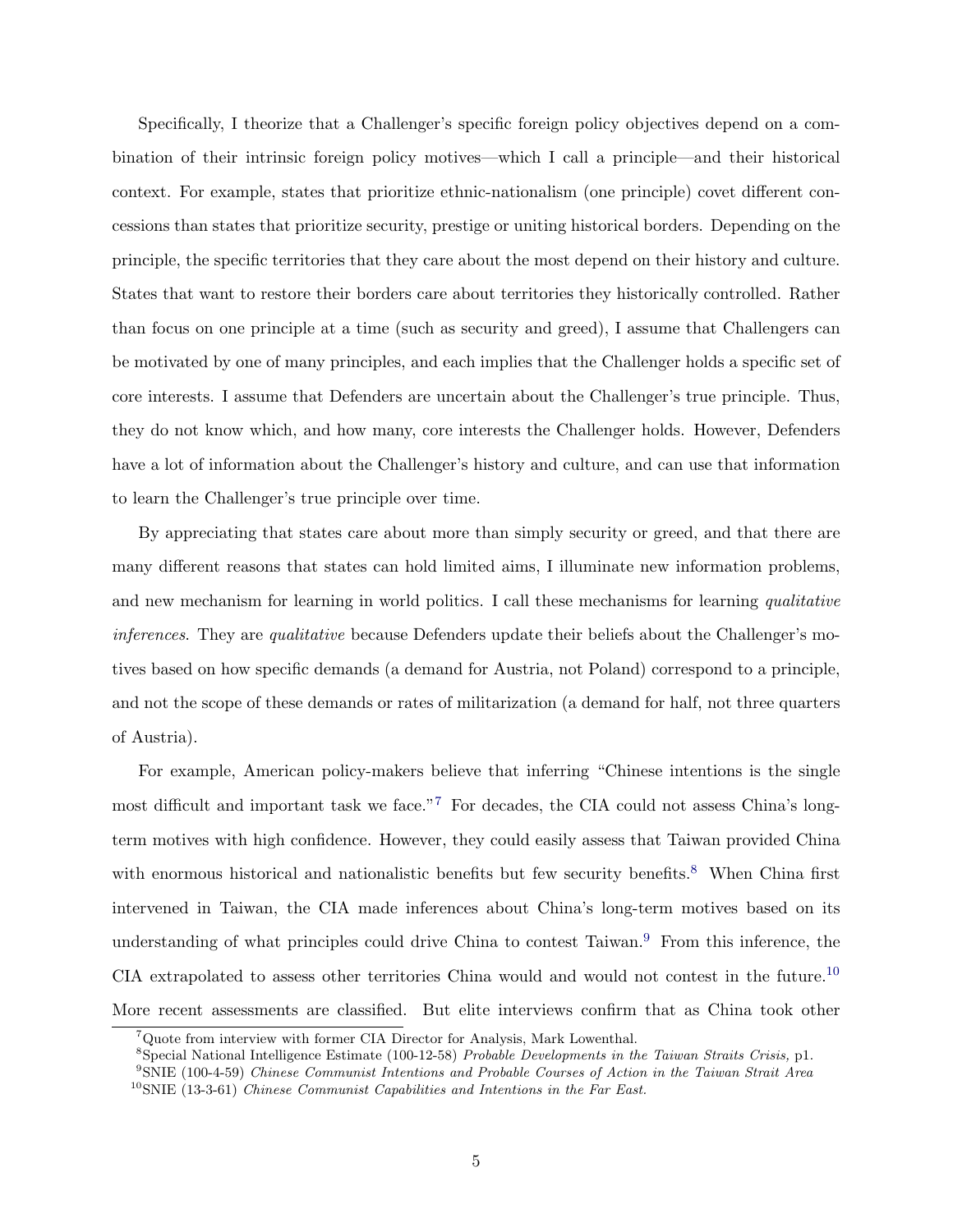specific actions (made demands in Tibet, published Defense White Papers, built One Belt One Road, etc) the CIA pieced together what principle China prioritized by examining how these actions fit together. I argue that qualitative features of China's actions (e.g. where they associated with China's historical claims, and therefore imply that China is really motivated by restoring its historical position) matter more than how often China fought, or how quickly it militarized, or how many demands it makes at once (the focus of the existing literature).

In the strategic context of a great power rivalry, qualitative inferences expose new insights about patterns of competition and peace. Drawing from an analysis of several formal models, my theory shows that rivalries unfold in one of two ways: delayed competition or delayed peace. A detailed look at my mechanism explains four of the most puzzling aspects of great power rivalries: (1) why Defenders are reassured by the Challenger's early diplomatic promises that the Challenger's motives are limited; (2) why Defenders are willing to make many repeated concessions even as the Challenger makes violent territorial demands, rapidly militarizes, or seeks to undermine the Defender in other ways; (3) punctuated (rather than gradual) changes in Defenders' beliefs about the Challenger's strategic motives; and (4) why some cases end in competition following a specific demand while others end in a stable peace.

The mechanism works as follows. Early on, Challengers with expansive and limited aims face different incentives. Challengers with expansive aims value many issues, thus they care less about which concessions they receive first. However, they want to under-state the scope of their motives to avoid competition for as long as they can. Challengers with limited aims each value a different (and specific) set of issues. They want to coordinate to receive valuable concessions first. Unlike past coordination theories [\(Trager,](#page-12-5) [2011\)](#page-12-5), the Challenger's diplomacy reveals a principle (e.g. Nationalism) that motivates her territorial demands, and not a list of territories she claims to care about (Taiwan, Tibet, Uganda). Because diplomacy appeals to a reason for revision, it sets an expectation about the total set of territories that the Challenger will want as the interaction unfolds. By locking in this expectation, Challengers can exploit diplomacy to partially overcome incentives to under-state the scope of their motives for many periods.<sup>[11](#page-5-0)</sup>

How the Challenger justifies her demands at the beginning has important implications for patterns of competition later on. Each principle implies that the Challenger cares about specific

<span id="page-5-0"></span> $11$ The lock-in is strategic. There is no cost from norms [\(Goddard,](#page-12-6) [2018\)](#page-12-6), or audiences [\(Kertzer and Brutger,](#page-12-7) [2016\)](#page-12-7).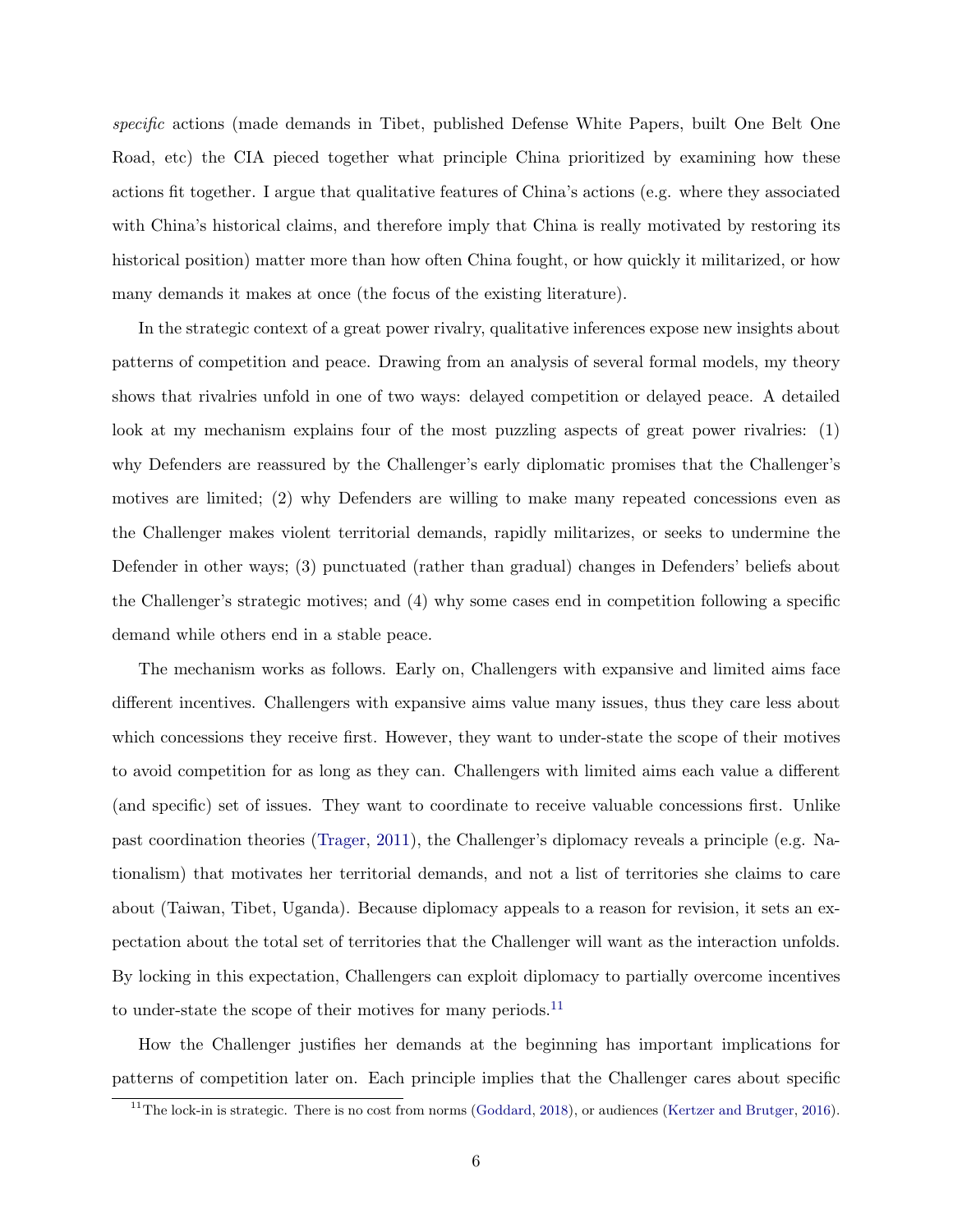territories. Once she has captured those territories, she either makes another demand and reveals her initial justification was dishonest, or accepts the status quo forever. Challengers with expansive aims make another demand and the Defender infers that their motives are more extensive than originally claimed. This revelation triggers competition.

Applying the logic to Anglo-German bargaining, Hitler used diplomacy to explain he was motivated by nationalism, and therefore would only demand Germanic territories. This message was costless, but it altered how the British interpreted Hitler's future behavior. The British did not update their beliefs following the Austria (1934) and Rhineland (1936) crises because the British knew that Germans lived in these territories, and realized that these demands were consistent with Hitler's declared motives. However, when they observed Hitler demand the Slavic parts of Czechoslovakia, they assessed that this was outside what Ethnic-nationalist Hitler would seek. Thus, they ruled out that Hitler would stop once he captured territories populated by Germans. This, realization drove them to competition.

This is not the only case that my theory well explains. My predictions about the instances and timing of competition better fit the universe of great power rivalries since 1850 than the core predictions that follow from the main two alternative theoretical frameworks—realism, and bargaining. Not only does my theory explain the instances and timing of competition in more cases, it explains the cases that realism and bargaining theory have struggled with the most.

When I examine elite deliberations in historical cases, I find that the unique features of my qualitative signaling mechanism closely match how states learn about their rivals, and this learning is directly associated with competition choices. Using detailed archival evidence and a survey experiment with with real-world national security elites, I show that perceptions that past scholars could explained in specific cases using cognitive and social forces are well explained by my rational argument.

### 1.2 Contributions to Research

My theory seeks a rationalist explanation for the over-arching strategic process that drive the instances and timing of competition across long-term great power rivalries. To do that, I must makes extreme simplifications about the choices states can make at a particular moment, and about the actors who are making these choices. In real life, the world is more complicated. My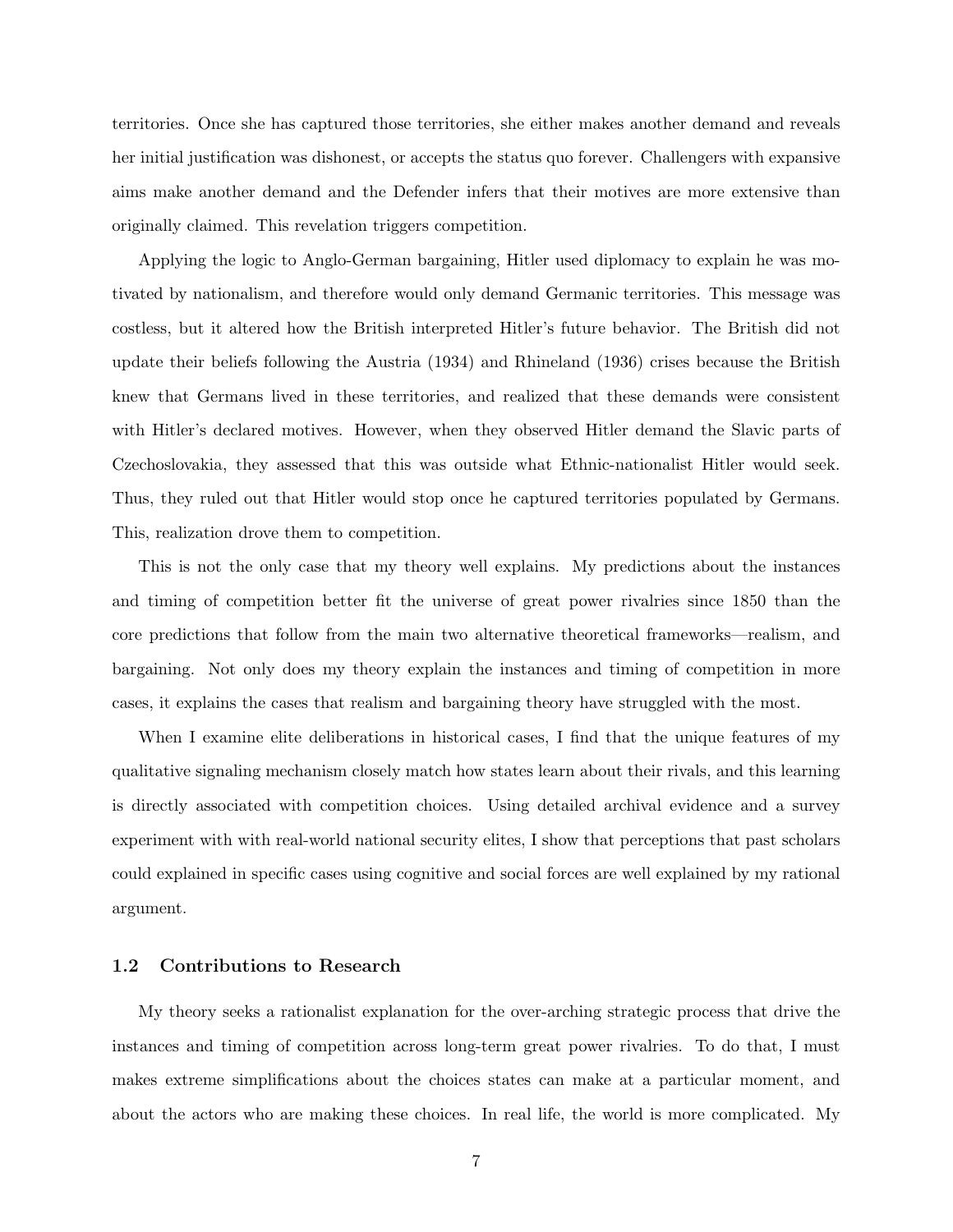review of case material will illuminate important nuances at specific stages of these rivalries that are not explained by my core theory. These deviations are largely consistent with more specific theories about costly signaling, personal incentives, norms and values, or bureaucratic politics that impact how specific crises unfold. My claim is not that I can explain every thought and action for every policy-maker at every moment of each great power rivalry. Rather, I claim that my framework provides a better starting place than the bargaining framework or realism for these more specific theories to build upon.

In this way, my theory compliments a vast body of micro-research that identifies the actions that states can take to signal their preferences because it brings their predictions in line with puzzling cases. These theories tell us which actions can facilitate learning. My theory explains what we learn and when we learn it. For example, military signaling theories starts with the premise that militarization and taking territory is costly (e.g, [Kydd,](#page-12-8) [2005\)](#page-12-8). Therefore, arming and taking territory (or failing to do that) reveals information about a state's motives. Many study the strategic dynamics that surround this insight within the realist framework (e.g [Glaser,](#page-12-9) [2010\)](#page-12-9). This restricts these scholars to thinking about states that either want security or are otherwise greedy. Thus, these scholars conclude that states can under-arm and forego territorial demands to communicate security-seeker aims. However, if states make violent territorial demands or rapidly militarize they signal greedy aims. I do not dispute that military actions communicate information, or that Defenders look for these actions as they assess the Challenger's aims. My claim is that Defenders draw inferences from these actions in the context of what the Challenger is militarizing over, and how it relates to a specific principle—not just security. Applied to my framework, these military actions mean different things depending on the issue and territory that the action relates to.

This is not just an academic distinction. It has real world implications. As discussed above, the CIA assessed that Taiwan provides few security benefits for China. Thus, military signaling theories built on realism tell us that during the Taiwan Straits Crisis, China revealed that it was not motivated by security and therefore must be greedy.<sup>[12](#page-7-0)</sup> This was not the view of US policy-makers. Shockingly, many inferred from China's violent demands that China likely held limited (rather than

<span id="page-7-0"></span> $12$  Signaling theorists who are committed to realism use a variety of tortured arguments to reconcile this difference. Some try to explain that Taiwan has huge security benefits. Glaser argues that the US and China 'disagree' about the status quo. My solution better fits how policy-makers think and generalizes across more cases.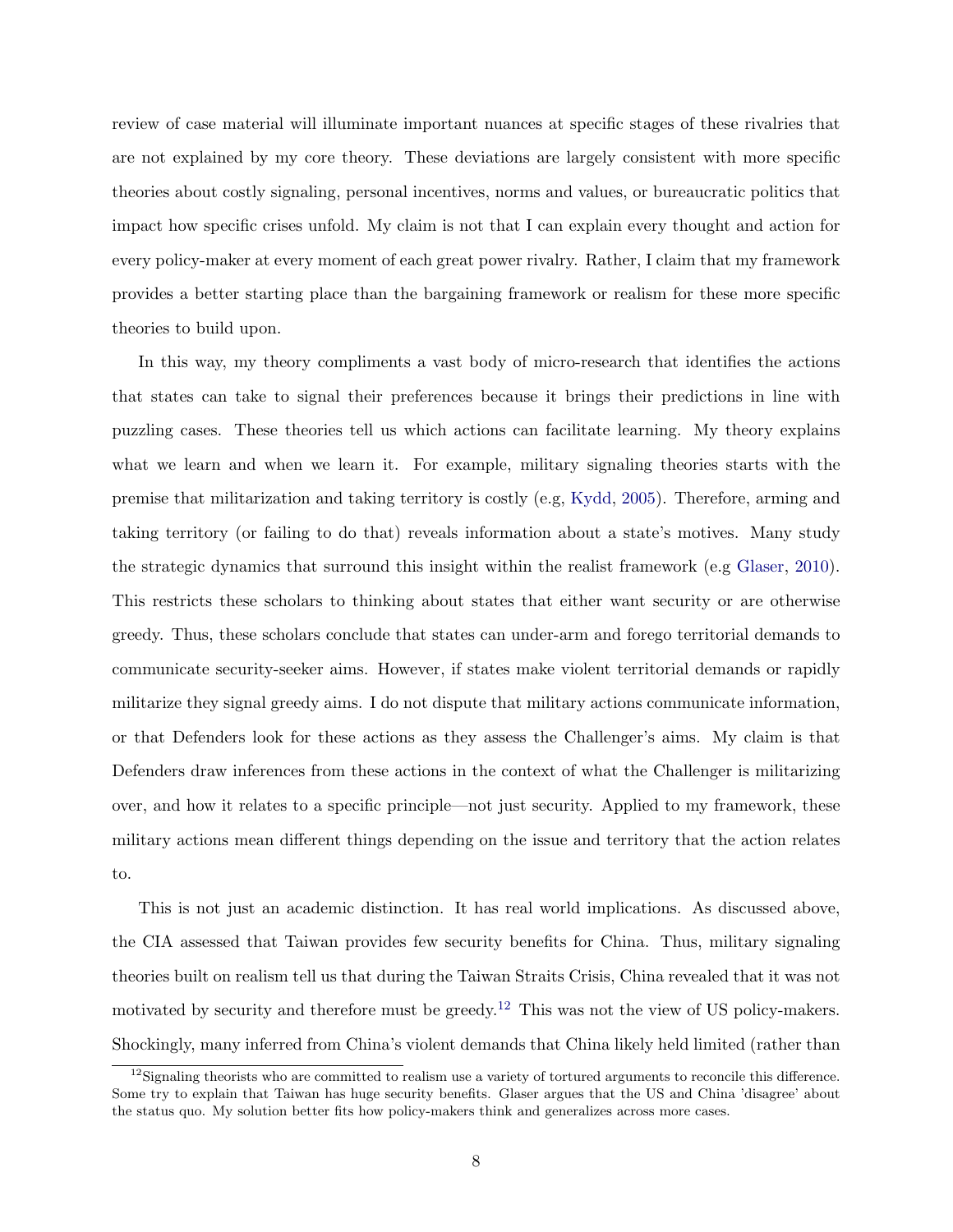expansive) aims and that China cared intensely about these specific objectives. If we start with my framework, then it is easy to explain why China could rapidly militarize and attempt violent revision over an issue that has nothing to do with security, and still hold limited aims: they could also be motivated by restoring their borders. By starting with my framework, the predictions from military signaling scholars take on new life that better fits this case. The US draws inferences from China's decision to militarize depending on the context of what China is militarizing over, and how that fits with the specific principles that China could value.

My theory also compliments theories of bureaucratic or domestic politics who suggest state preferences are the aggregate of micro-preferences. For example, ? argues that elite factions vary in their hawkishness. He suggests that there is a best (rational) assessment, and that elites deviate from it depending on their institutional affiliations or lived experiences. These deviations are not irrational. Rather, they are responses to individual level preferences, and training. I do not dispute that individuals and domestic institutions (like the military) may deviate from an optimal baseline. What I will show in my analysis of British elites that assess Stalin's motives is that my theory provides a better rational baseline than realism and the bargaining framework around which these deviations fall. Consistent with ? I find that Foreign Office staff are often more optimistic than military staff about Stalin's motives. But I can also explain how both camps start off reasonably optimistic that cooperation is possible and then both revise their assessment that Stalin's aims are vast.

My theory also compliments psychological and normative theories that explain the sources of state preferences and resolve. After all, my theory celebrates the fact that states can hold different preferences for specific normative or instrumental principles. These preferences could come from the psychological attributes of leaders or communities, or inter-subjective norms and values. My theory advances these insights by illuminating a strategic framework that can celebrate the far-reaching strategic implications of these insights. My theory explains how to take preferences seriously [\(Moravcsik,](#page-12-10) [1997\)](#page-12-10) by identifying one mechanism through which specific preferences translate into specific foreign policy objectives. This mechanism is based on information the Defender has about the Challenger's historical, cultural and strategic context.

One class of micro-theories stands out as incompatible with my theory. These are theories that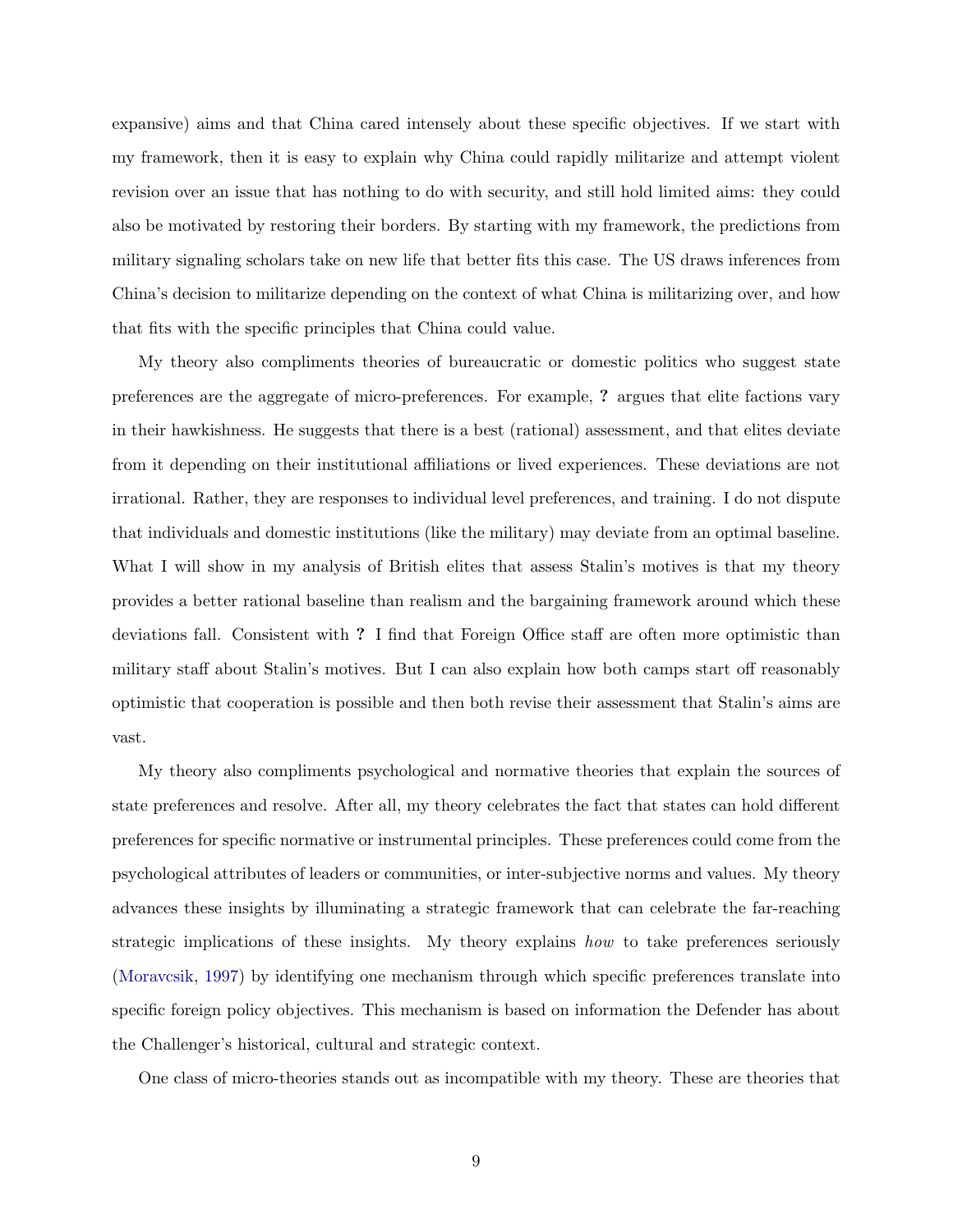assume realism[13](#page-9-0) well describes rational behavior during rivalries, notice that states do not behave this way, then use that as evidence that states do not behave rationally. Starting from this premise, these scholars argue that states do not behave rationally because they succumb to social or cognitive processes that cause them to deviate from rational behavior.<sup>[14](#page-9-1)</sup> I single out these theories because they speak to a broader question about what we should do in the face of evidence that dis-confirms a core rationalist framework (e.g. realism). In their view, evidence that realism systematically fails to predict how states behave is evidence that states do not behave rationally but realism is the model that explains optimal state behavior. In my view, evidence that realism does not predict cases is evidence that realists have not correctly characterized what rational behavior looks like. However, states could still behave rationally.<sup>[15](#page-9-2)</sup> In the empirical section, I not only support my rationalist explanation with evidence, I will provide evidence that misperceptions are not driving aggregated elite choices in real life.

Although I treat repeated bargaining models designed to study great power rivalries as one alternative explanation, my theory also compliments this framework by providing a clear statement of the conditions under which my theory and bargaining theory are most likely to explain how cases unfold. Most notably, [Powell](#page-12-11) [\(1999\)](#page-12-11) argues that rapidly shifting power creates an insurmountable commitment problem. This commitment problem can drive competition under complete or incomplete information. As I explain in the theory section, I accept that commitment problems provide a scope condition on my argument. If the Challenger could militarize at an extremely rapid rate, then the commitment problem would dominate my information-based mechanism. The question, then, is: which explanation—whether states can, or want to take territory—is the most powerful for explaining patterns of competition? As we shall see in the medium-n analysis, my motivesbased explanation covers more cases. Furthermore, I can explain critical cases that have puzzled power-based scholars for a century. However, I also accept that my theory does not well explain two cases that are consistent with [Powell](#page-12-11) [\(1999\)](#page-12-11). Consistent with the scope conditions detailed in my theory section, and with Powell, these cases fall in the extreme ranges for rates of shifting

<span id="page-9-1"></span><span id="page-9-0"></span><sup>&</sup>lt;sup>13</sup>or bargaining framework, but usually these theories start with realism.

 $14$ To be clear, these do not include all behavioral theories. Many behavioral theories describe why states are more sensitive to the cost of fighting. As described above, my theory compliments sub-state theories that explain preference deviations. The theories that I quarrel with claim that states make mistakes in how they process information and form beliefs.

<span id="page-9-2"></span><sup>&</sup>lt;sup>15</sup>Here I use the term rational to mean that they do not succumb to misperceptions in how they process information and form beliefs and that they, loosely speaking, make choices after weighing alternatives.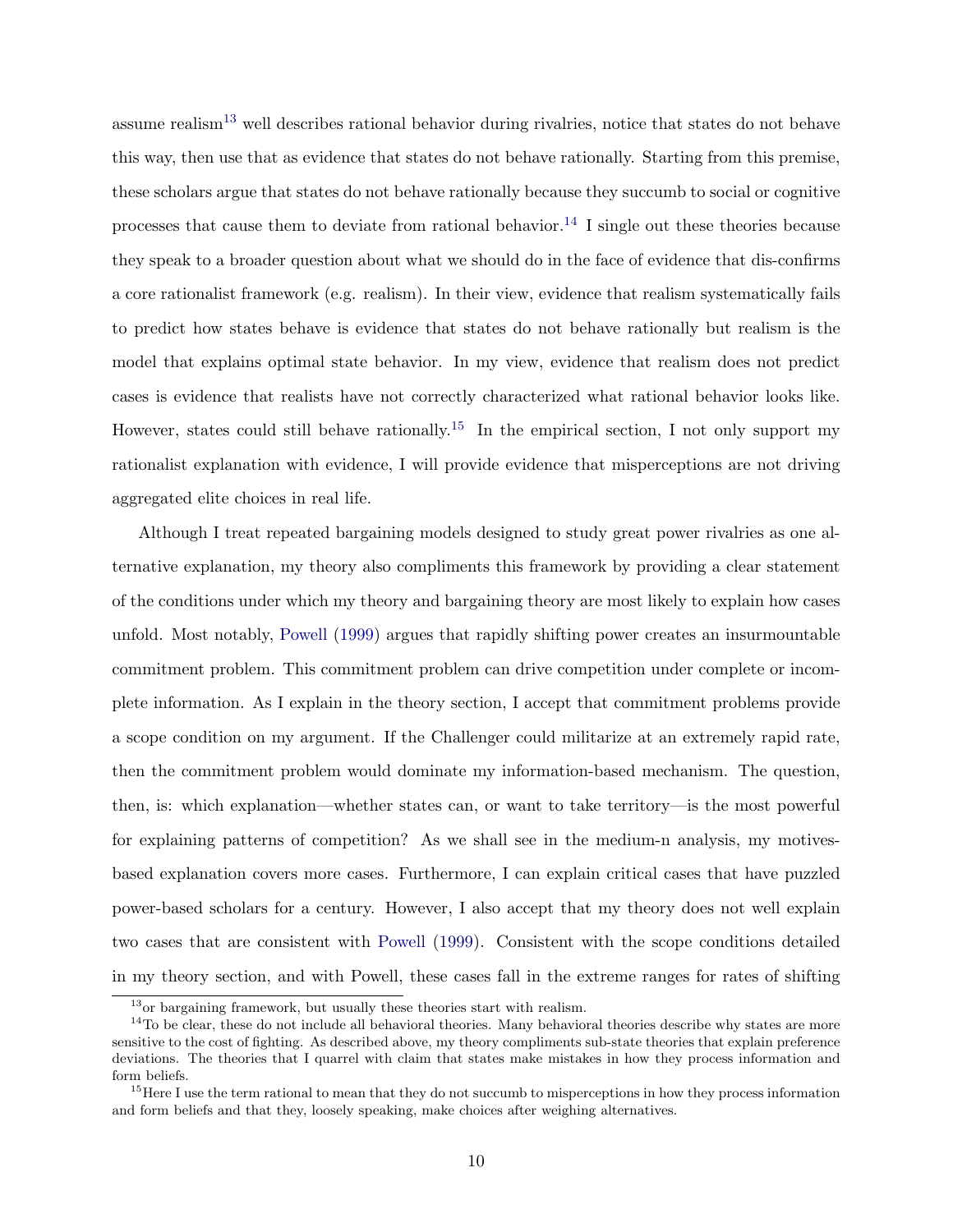power at the beginning of the case.

#### 1.3 Road map and one Sino-American policy implications

Section 1 develops my theoretical argument. Chapter 1 explains the strategic setting that I focus on (i.e. what is a great power rivalry), details my assumptions, and explains the core strategic tension in these rivalries. Chapter 2 explains how my assumptions are different from bargaining theory and realism. It then explains that the best way to evaluate my theory relative to these alternatives is based on how well my theory explains historical cases of great power rivalries. Chapter 3 develops a theory about the instances and timing of competition in great power rivalries. It also illuminates important features of qualitative inferences that provides a novel explanation for how intelligence analysts assess the motives of their adversaries and the role of effective diplomacy in a reassurance setting.

Section 2 evaluates my argument. Chapters 5 and 6 evaluate my causal mechanism. Chapter 5 reports evidence from a survey experiment with national security elites. The experiment simulates an intelligence estimate exercise where members of the US and Australian national security communities evaluate the motives of an emerging Challenger to national security. The vignette allows for the possibility that the Challenger is motivated by different principles, and randomly varies the Challenger's diplomatic statements and military interventions. Chapter 6 reports an analytic narrative of a critical case: British assessments of Soviet motives at the onset of the Cold War. Chapter 7 examines my predictions about patterns of war and peace across cases through a medium-n analysis of all great power rivalries since 1850.

Section 3 examines modern Sino-American relations. Chapter 8 analyzes US policy towards China through the lens of my theory from 1990 until now. I argue that my theory explains why the United States tried so hard to cooperate with China in the 1990s and 2000s even as China rapidly militarized, instigated crises and sought to undermine American interests in East Asia. In short, the US assessed that China's choices to contest Taiwan and Tibet, rapidly militarize and invest in new weapons was consistent with a limited aim: restoring its historical position in Asia. Thus, they remained optimistic that long-term cooperation was possible, despite short-term contestation.

I argue that China's more recent actions caused them to update their beliefs about China's strategic aims. Specifically, China's military actions in the South China Sea alarmed many ana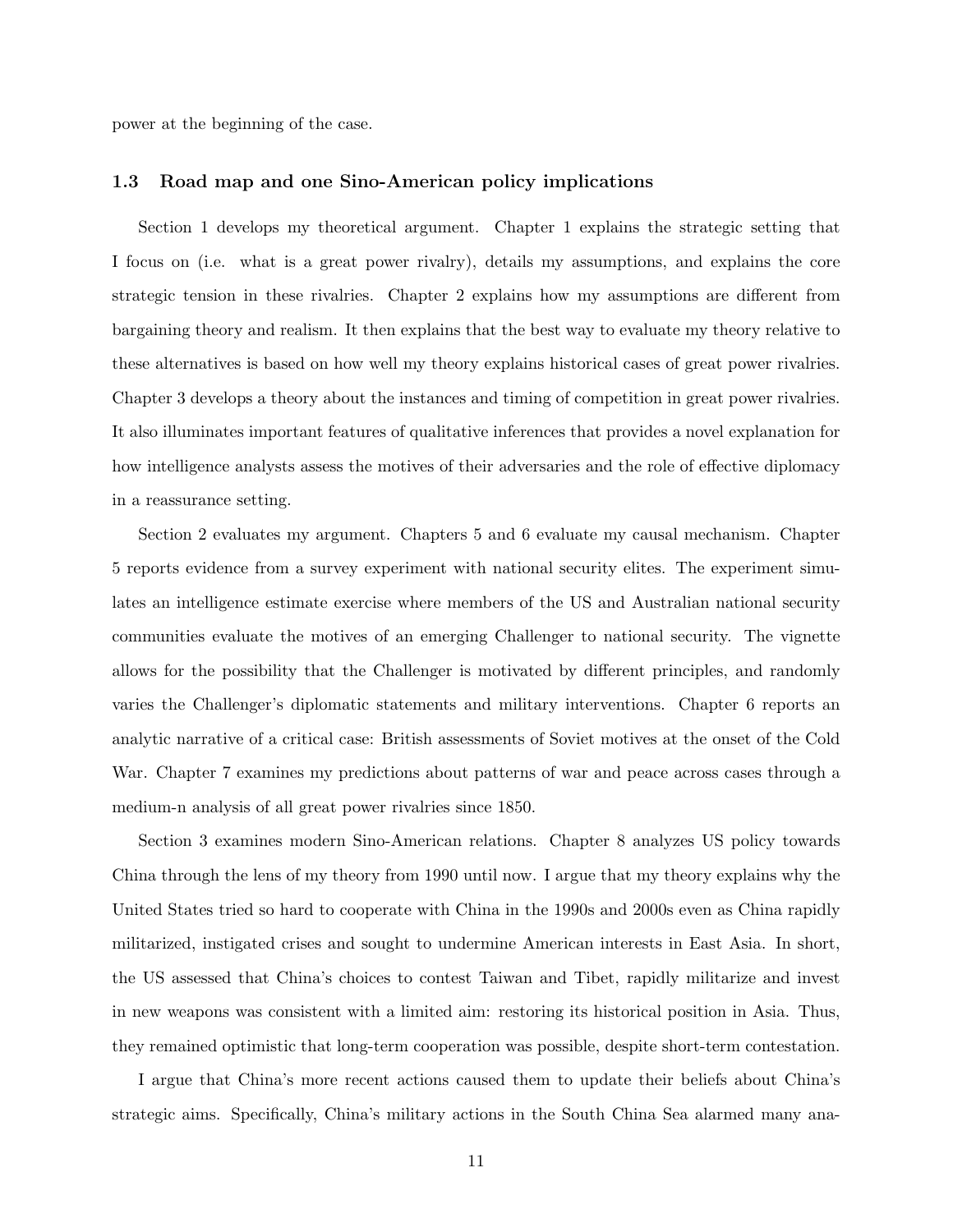lysts.[16](#page-11-0) While these look superficially similar to the Taiwan Straits Crisis, they are qualitatively different because they are inconsistent with China's long-standing claims of restoring its borders. As a result, China-watchers no longer believe that China is motivated by restoring its position in Asia. Looking back over the pattern of China's actions, they now believe that China's ambition extends to pushing the United States out of Asia at minimum.

This shift in assessment has grim implications for the future of Sino-American relations. In the past, American policymakers wanted to work through crises because they believed that long-run cooperation was possible. Now they believe that China's long-term motives are vast; and long-term cooperation is not possible. This assessment has filtered to policy-makers leading to a strategic shift to competition. Since the shift to competition is driven by a new assessment in China's motives, and not a single crisis, the United States is unlikely to turn back. In the conclusion I explore this and other policy implications for the practice of intelligence, and American foreign policy in the age of budget constraints and Sino-American competition.

<span id="page-11-0"></span><sup>&</sup>lt;sup>16</sup>Also, China's attempt to undermine Liberal Order and exert extreme influence outside of East Asia through predatory lending, shadow institutions and soft power.